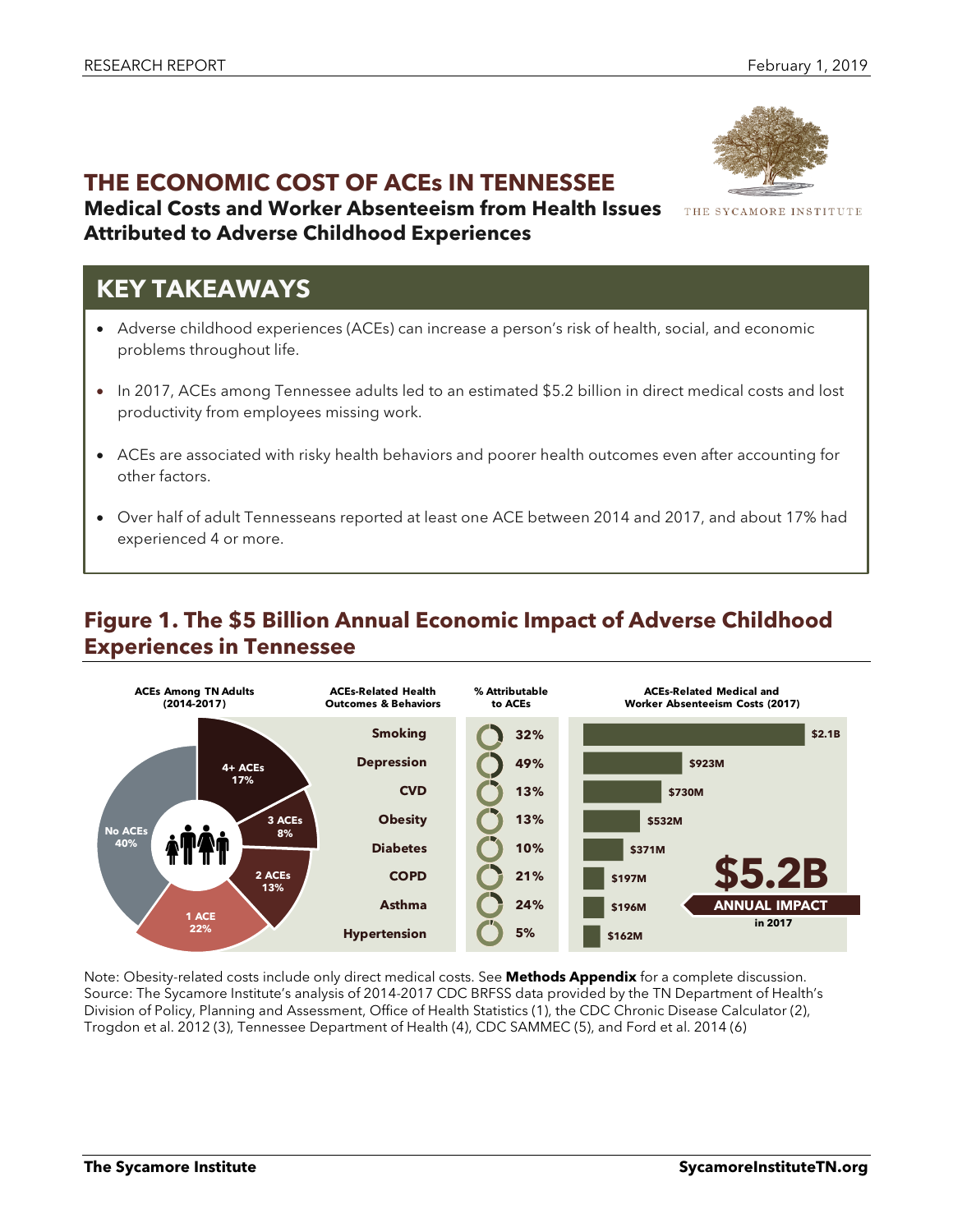**[Adverse childhood experiences \(ACEs\)](https://www.sycamoreinstitutetn.org/2017/07/05/adverse-childhood-experiences/) can disrupt healthy brain development in ways that affect health later in life**. Abuse, neglect and household dysfunction can cause chronic and severe stress during childhood that is especially toxic to the developing brain. (7) (8) Studies show that as the number of ACEs increases, so does the risk of long-term health, social, and economic problems — including chronic disease, decreased work performance, and risky health behaviors. (9) (10)

**The effects of ACEs are widespread and costly for individuals, families, and communities**. Nationally, child abuse and neglect alone cost an estimated \$124 billion in 2008 and \$80 billion in 2012. These costs are shared across many sectors including health care, taxpayer-funded social services, law enforcement, and special education. (9) (11)

**To better understand how ACEs affect Tennesseans and Tennessee's economy, this study estimates the economic impact of ACEs-related health outcomes and behaviors in our state**. The findings offer insight into the potential economic upside of efforts to prevent and mitigate ACEs.

### **THE ECONOMIC COST OF ACEs IN TENNESSEE**

**In 2017, ACEs among Tennessee adults led to an estimated \$5.2 billion in direct medical costs and lost productivity from employees missing work** (**Figure 1**). (1) (2) (3) (4) (5) (6) These costs are associated with eight ACEs-related health outcomes and behaviors. Among these, cigarette smoking (\$2.1billion) and depression (\$923 million) were the most costly (**Figure 2**). The calculation of these estimates includes an adjustment to account for the other known factors and behaviors/conditions that are associated with increased prevalence of these health outcomes.

## **Figure 2. Cost of Medical Care and Worker Absenteeism from Health Issues Attributed to Adverse Childhood Experiences**



ACEs-Related Medical and Worker Absenteeism Costs of Select Health Outcomes and Behaviors in TN (2017)

Note: Obesity estimate includes only direct medical costs. All other estimates include direct medical costs and cost of worker absenteeism. The analysis accounted for other known factors and behaviors/conditions that are associated with increased prevalence of these health outcomes. See **Methods Appendix** for a complete discussion. Source: The Sycamore Institute's analysis of 2014-2017 CDC BRFSS data provided by the TN Department of Health's Division of Policy, Planning and Assessment, Office of Health Statistics (1), the CDC Chronic Disease Calculator (2), Trogdon et al. 2012 (3), Tennessee Department of Health (4), CDC SAMMEC (5), and Ford et al. 2014 (6)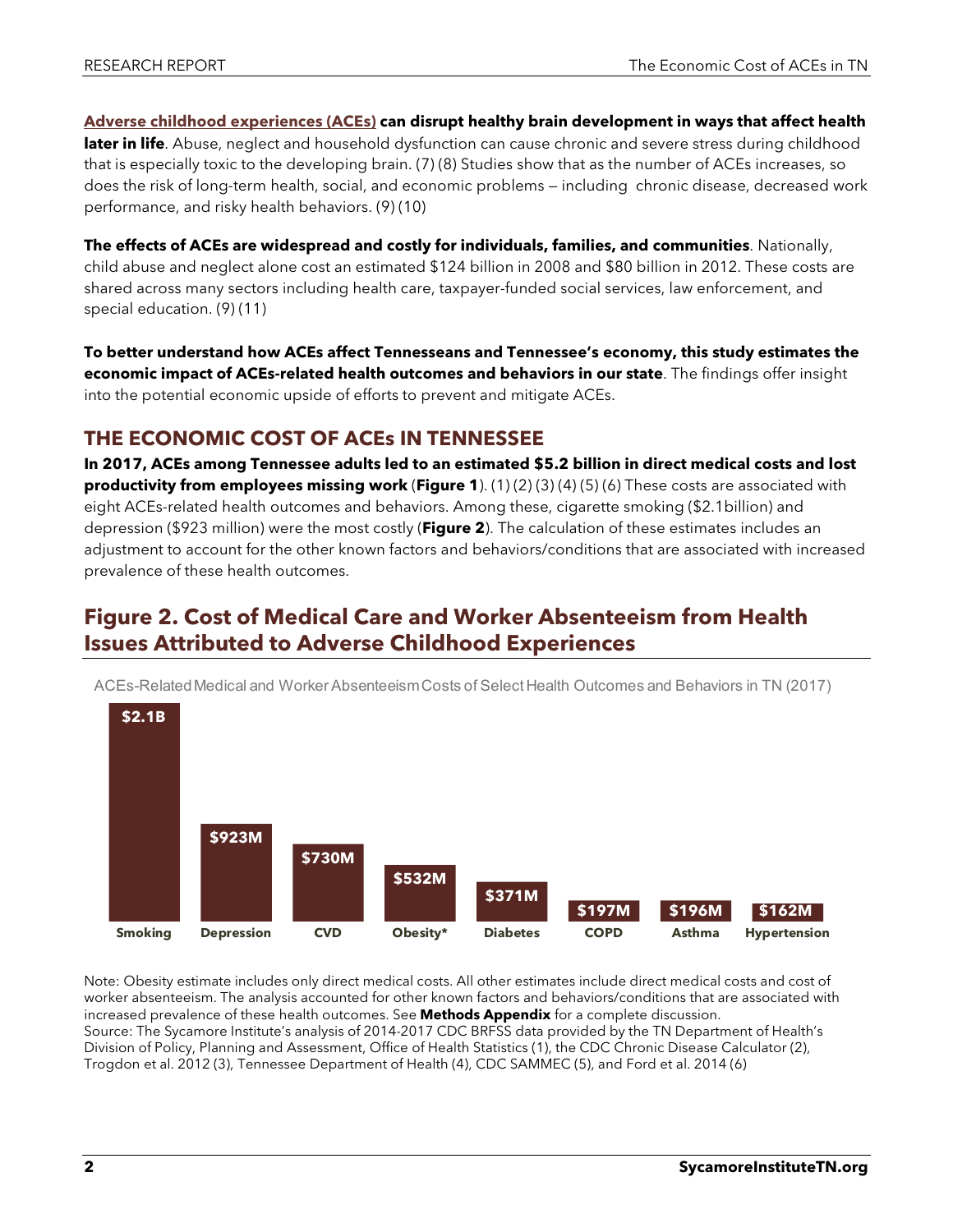#### **Implication for Tennessee's Economy**

**These estimates begin to shed light on how ACEs shape Tennesseans' health and influence our state's economy**. By affecting our health outcomes and behaviors, ACEs increase health care costs in taxpayer-funded programs like [TennCare,](https://www.sycamoreinstitutetn.org/2017/06/01/what-is-tenncare/) raise [employers' costs for health care and productivity loss,](https://www.sycamoreinstitutetn.org/2018/06/20/health-workforce-development/) and shrink earnings for employees who miss work. Efforts to prevent ACEs and mitigate their effects could potentially reduce those expenses. The details and costs of any such efforts fall outside this report's scope.

### **OUR METHOD**

**This study estimates the ACEs-related direct medical and worker absenteeism costs associated with eight health outcomes and behaviors**. After determining the prevalence of ACEs reported by Tennessee adults between 2014 and 2017, we estimated the percentage of each health outcome or behavior that is connected to ACEs. This percentage is known as the population attributable risk (PAR).

We adjusted the PAR for other known associated factors like education, income, exercise habits, age, and overlapping chronic diseases. This serves to isolate the effects of ACEs from the effects of other factors. The adjusted PARs were then applied to annual estimates of Tennessee-specific direct medical costs and absenteeism for each health outcome and behavior.

See the **Methods Appendix** for a more detailed discussion of our methods.

#### **The Prevalence of ACEs in Tennessee**

**Over half of adult Tennesseans reported at least one ACE between 2014 and 2017, and about 17% had experienced four or more** (**Figure 3**). (1) Of the 60% of people who reported at least one ACE, the most common were divorce or separation (52%) and emotional abuse (49%) (**Figure 4**).

## **Figure 3. Over Half of Tennesseans Reported At Least One Adverse Childhood Experience Between 2014 and 2017**

Adverse Childhood Experiences Among Tennessee Adults (2014-2017)



**The risk of long-term health and social problems increases as the number of adverse childhood experiences (ACEs) increases.**

Note: Numbers do not add up to 100% due to rounding.

Source: The Sycamore Institute's analysis of 2014-2017 CDC BRFSS data provided by the TN Department of Health's Division of Policy, Planning and Assessment, Office of Health Statistics (1)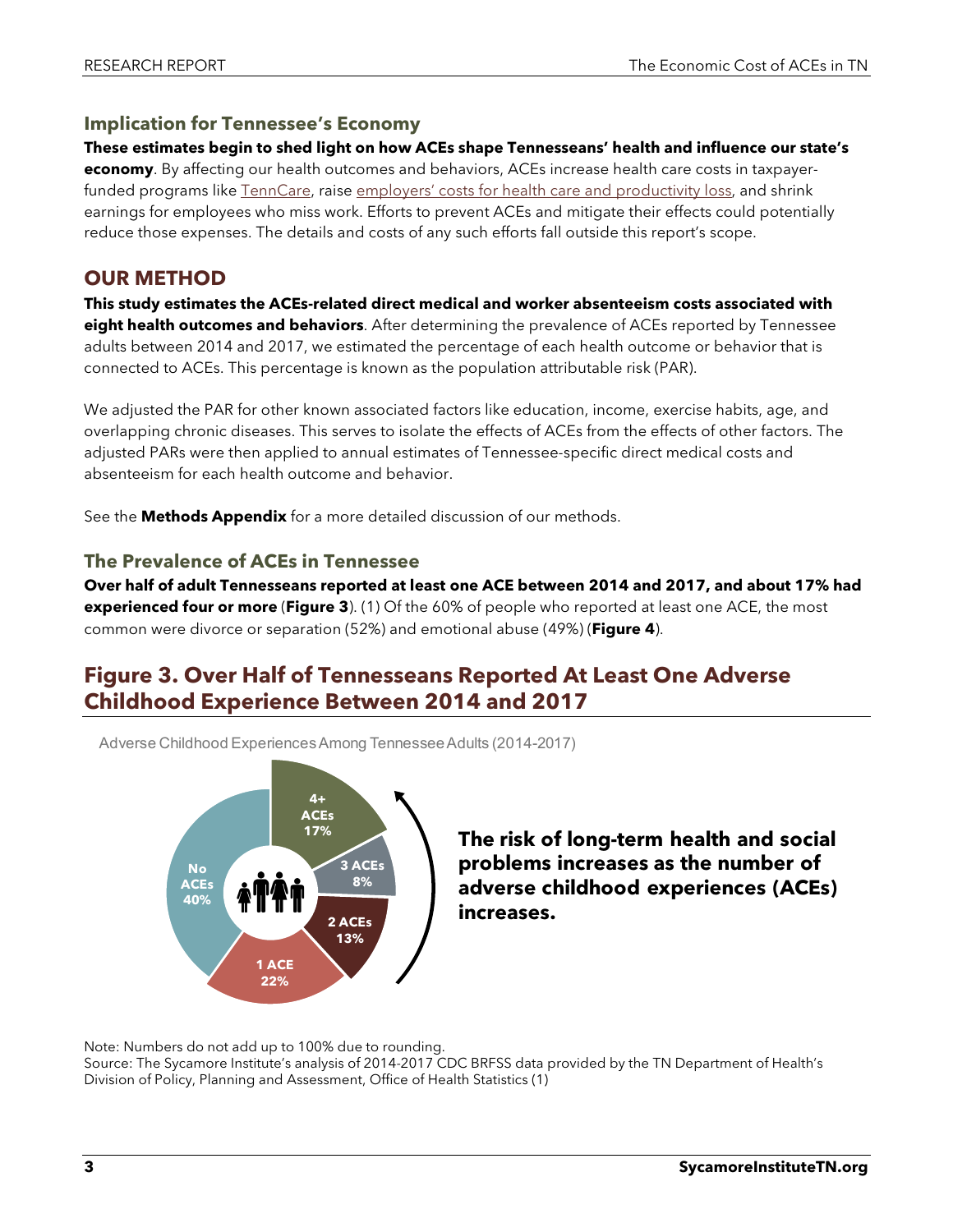### **Figure 4. The Most Common Adverse Childhood Experiences Among Tennesseans Are Divorce/Separation and Emotional Abuse**



Prevalence of Common Adverse Childhood Experiences Among TN Adults Reporting 1 or More ACE (2014-2017)

Source: The Sycamore Institute's analysis of 2014-2017 CDC BRFSS data provided by the TN Department of Health's Division of Policy, Planning and Assessment, Office of Health Statistics (1)

#### **The Link Between ACEs and Health Outcomes and Behaviors**

**ACEs are associated with risky health behaviors and poorer health outcomes among Tennesseans, even after accounting for other factors**. As the number of ACEs increases, so do rates of risky health behaviors like smoking (**Figure 5**) and poor health outcomes like depression (**Figure 6**), diabetes, obesity, depression, poor/fair self-rated health status, cardiovascular disease (CVD) and chronic obstructive pulmonary disease. (1) If all ACEs were eliminated, for example, we would expect 49% fewer adult Tennesseans with depression and 32% fewer adult cigarette smokers (**Figure 7**). (1)

# **ACEs ARE FACT, NOT FATE.**

**Exposure to ACEs does not guarantee that negative outcomes will follow**. Some people with adverse childhood experiences do not have negative health and social outcomes. Likewise, not everyone with negative health outcomes was exposed to ACEs.

**ACEs should be viewed from a population health perspective**. Science has demonstrated the relationship between ACEs and adverse outcomes — along with the benefits of preventing and mitigating ACEs. Individual differences in environment, genetics, and other experiences also affect outcomes. Further research can help inform policies, resources, and programs that can effectively prevent and mitigate the effects of ACEs. (12)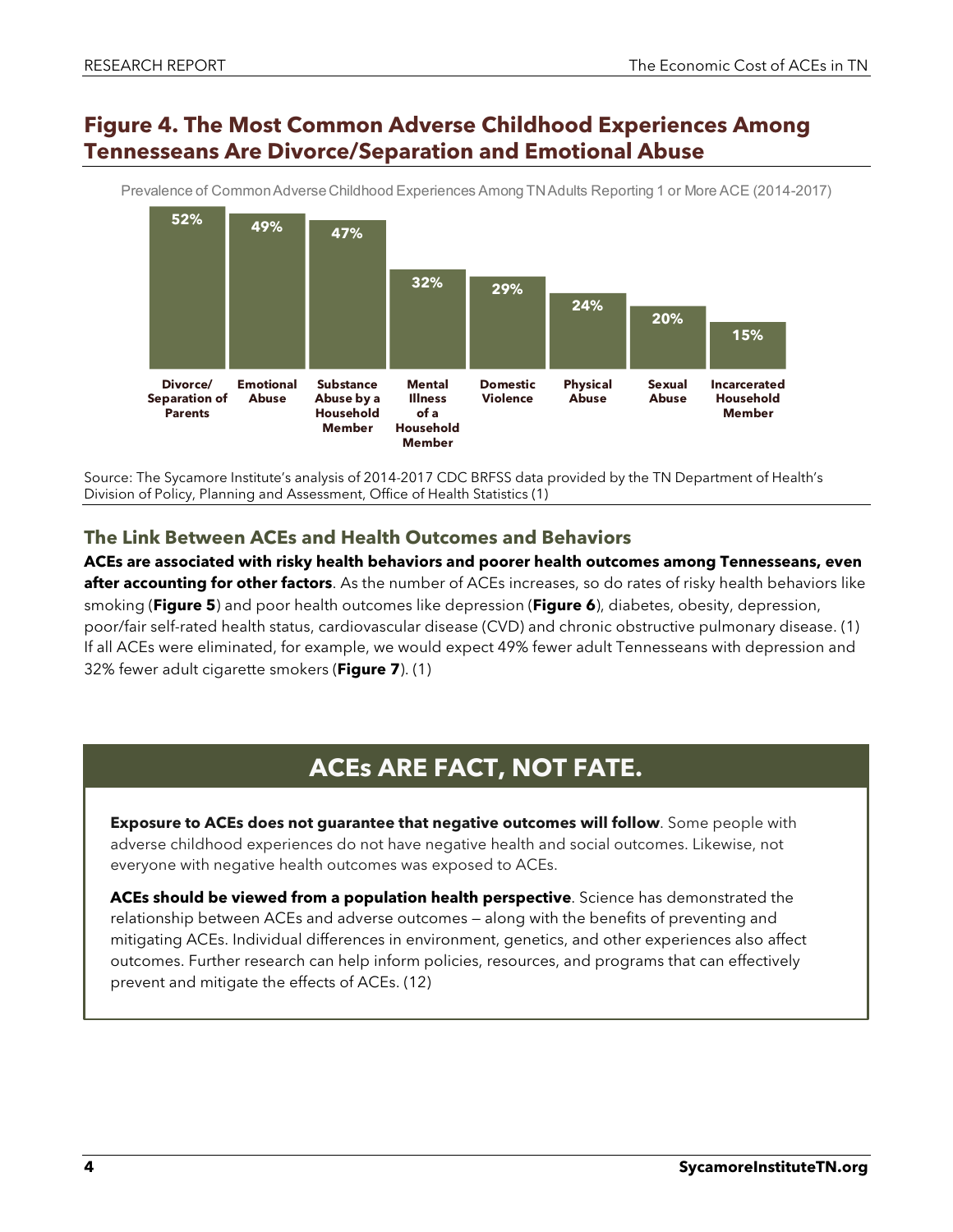### **Figure 5. Adults with More Adverse Childhood Experiences Are More Likely to Smoke Tobacco**



**Figure 6. Adults with More Adverse Childhood Experiences Are More Likely to Experience Depression**



## **Figure 7. Share of Health Outcomes and Behaviors Attributed to Tennesseans' Adverse Childhood Experiences**

The Estimated Proportion of Each Adult Health Outcomes/Behavior in TN That Is Attributable ACEs (2014-2017)



Note: Values represent the population attributable risk (PAR) of having at least 1 ACE, adjusted for other known factors and behaviors/conditions that are associated with increased prevalence of these health outcomes. See **Methods Appendix** for complete discussion.

Source for Figures 5-7: The Sycamore Institute's analysis of 2014-2017 CDC BRFSS data provided by the TN Department of Health's Division of Policy, Planning and Assessment, Office of Health Statistics (1)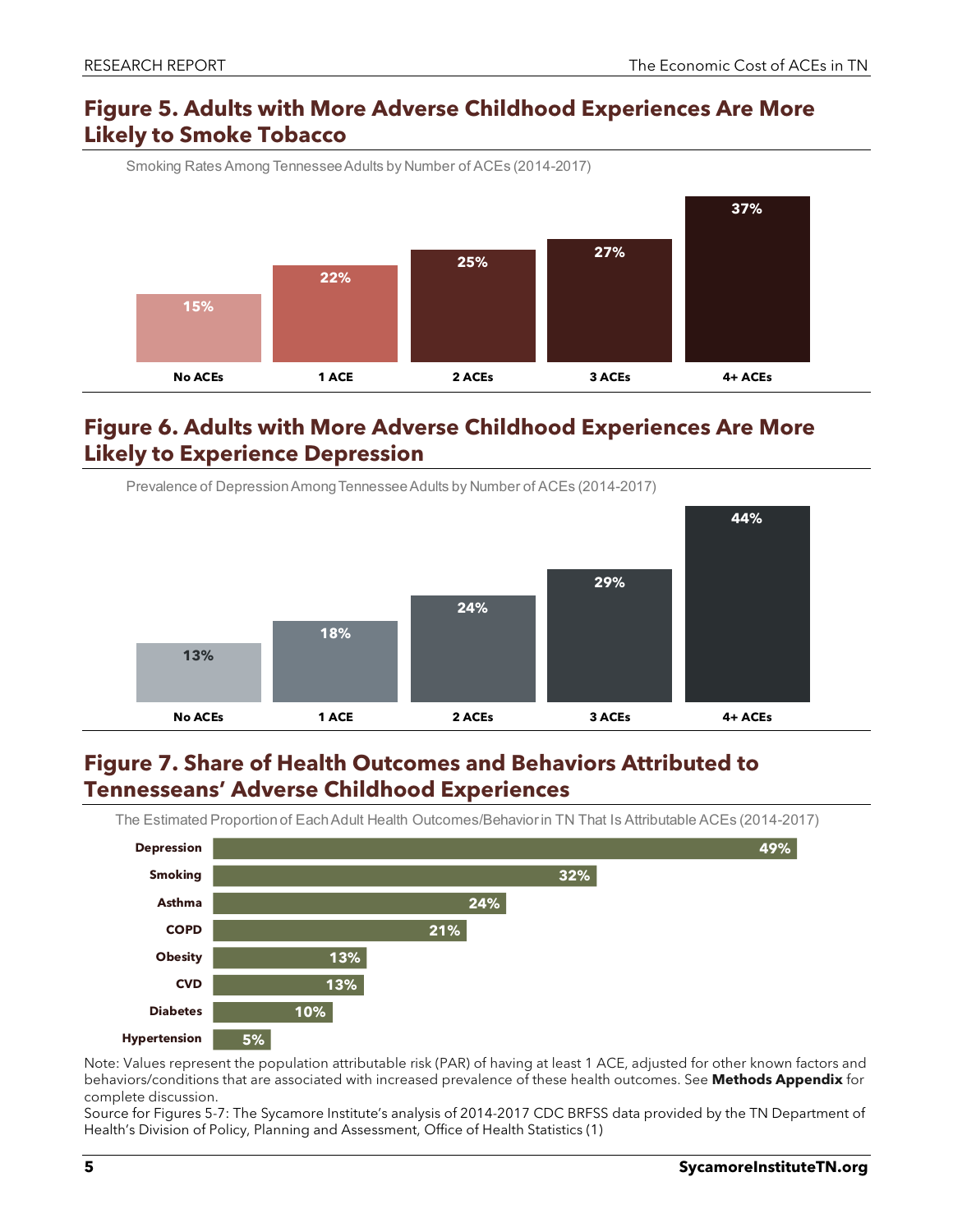#### **PARTING WORDS**

Chronic, severe stress during childhood can disrupt healthy brain development. These adverse childhood experiences (ACEs) increase a person's risk of health, behavioral, and social problems throughout life.

The negative health effects of ACEs carry significant economic costs for Tennessee. Efforts to prevent ACEs and mitigate their negative effects could potentially improve Tennesseans' health and well-being while reducing economic costs of medical care and worker absenteeism.

# **THE SYCAMORE INSTITUTE**

*The Sycamore Institute is an independent, nonpartisan public policy research center for Tennessee.*

*Sign up for email alerts at:* **[SycamoreInstituteTN.org](http://www.sycamoreinstitutetn.org/)**

*Written By* **Courtnee Melton, PhD** Policy Analyst [cmelton@SycamoreInstituteTN.org](mailto:cmelton@SycamoreInstituteTN.org)

> *Other TSI Staff* **Laura Berlind** Executive Director

**Mandy Pellegrin** Policy Director

**Brian Straessle** Communications Director

*Technical Reviewer*

**Megan Quinn, DrPH**, is an associate professor of epidemiology in the Department of Biostatistics and Epidemiology in the College of Public Health at East Tennessee State University.

### **REFERENCES**

1. Melton, Courtnee. The Sycamore Institute's analysis of the U.S. Centers for Disease Control and Prevention's (CDC) 2014-2017 Behavioral Risk Factor Surveillance System Data. *Provided by the Tennessee Department of Health's Division of*  Policy, Planning and Assessment, Office of Health Statistics. [Online] Public use data retrieved from [https://www.cdc.gov/brfss/annual\\_data/annual\\_data.htm.](https://www.cdc.gov/brfss/annual_data/annual_data.htm)

2. U.S. Centers for Disease Control and Prevention (CDC). Chronic Disease Calculator. [Online] Accessed on February 2, 2018 from [https://www.cdc.gov/chronicdisease/calculator/index.html.](https://www.cdc.gov/chronicdisease/calculator/index.html)

3. Trogdon, Justin G, et al. State- and Payer- Specific Estimates of Annual Medical Expenditures Attributable to Obesity. *Obesity, 20(1): 214-220.* [Online] January 2012[. http://onlinelibrary.wiley.com/doi/10.1038/oby.2011.169/full.](http://onlinelibrary.wiley.com/doi/10.1038/oby.2011.169/full)

4. Tennessee Department of Health, Office of Policy, Planning and Assessment Surveillance, Epidemiology and Evaluation. The Burden of Tobacco in Tennessee. [Online] June 25, 2008. Accessed on February 2, 2018 from [https://hit.health.tn.gov/Reports/ATOD/BurdenTobaccoTN.pdf.](https://hit.health.tn.gov/Reports/ATOD/BurdenTobaccoTN.pdf)

5. U.S. Centers for Disease Control and Prevention (CDC). Smoking-Attributable Mortality, Morbidity, and Economic Costs (SAMMEC). [Online] Accessed on February 2, 2018 from [https://chronicdata.cdc.gov/Health-Consequences-and-](https://chronicdata.cdc.gov/Health-Consequences-and-Costs/Smoking-Attributable-Mortality-Morbidity-and-Econo/ezab-8sq5/data)[Costs/Smoking-Attributable-Mortality-Morbidity-and-Econo/ezab-8sq5/data.](https://chronicdata.cdc.gov/Health-Consequences-and-Costs/Smoking-Attributable-Mortality-Morbidity-and-Econo/ezab-8sq5/data)

6. Ford, Earl S, et al. Total and State-Specific Medical and Absenteeism Costs of COPD Among Adults Aged ≥ 18 Years in the United States for 2010 and Projections Through 2020. *Chest, 147(1): 31-45.* [Online] 2015. [http://journal.chestnet.org/article/S0012-3692\(15\)30233-6/pdf.](http://journal.chestnet.org/article/S0012-3692(15)30233-6/pdf)

7. Middlebrooks, Jennifer S and Audage, Natalie C. The Effects of Childhood Stress on Health across the Lifespan. *U.S. Centers for Disease Control and Prevention (CDC), National Center for Injury Prevention and Control.* [Online] 2008. 'http://www.theannainstitute.org/ACE%20folder%20for%20website/45%20Effects%20Childhood%20Stress%20ac%20lifes pan%20CDC.pdf.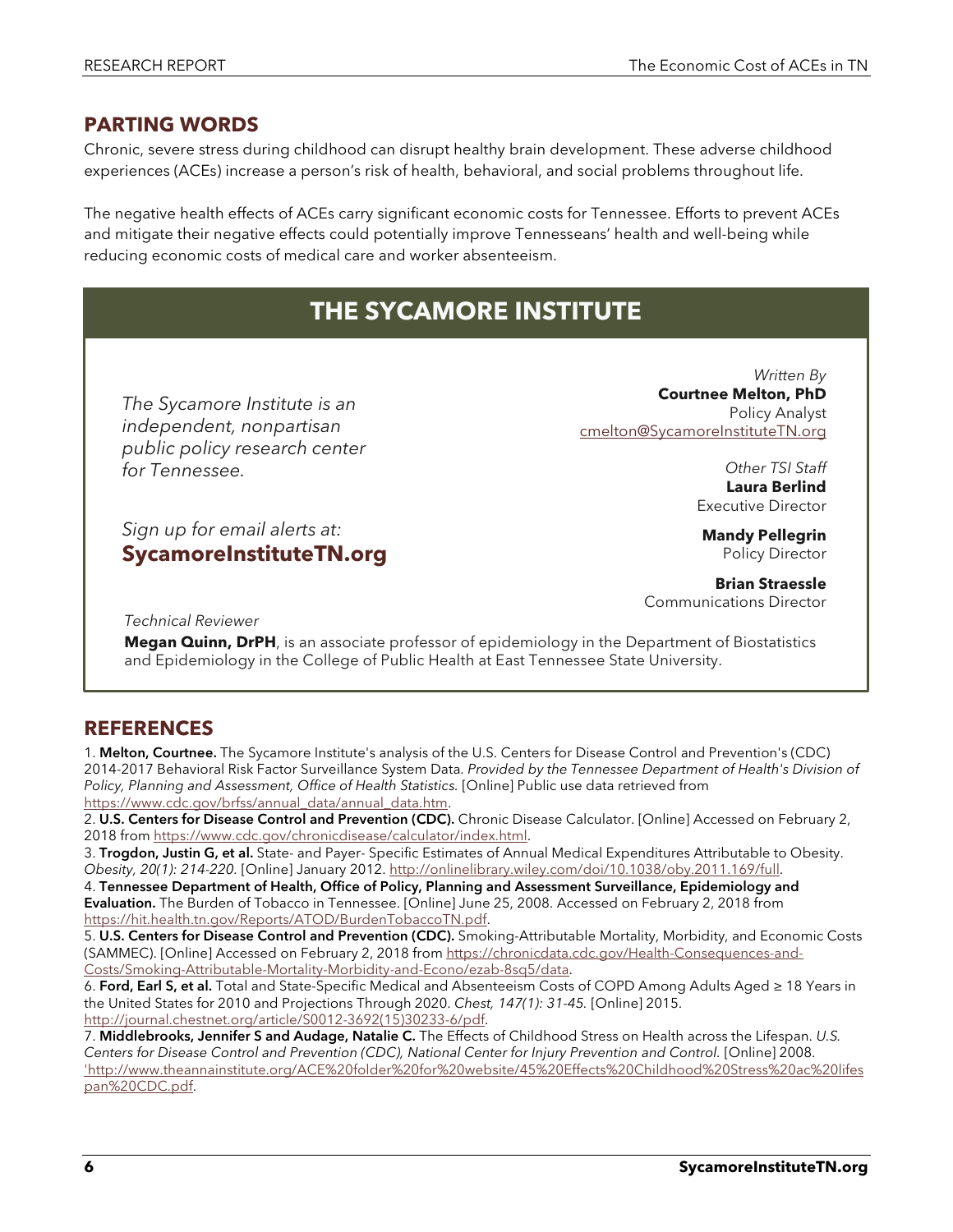8. McEwen, Bruce S. Understanding the Potency of Stressful Early Life Experiences on Brain and Body Function. *Metabolism, 57(Suppl 2): S11-S15.* [Online] October 2008.

[https://www.ncbi.nlm.nih.gov/pmc/articles/PMC2567059/pdf/nihms71938.pdf.](https://www.ncbi.nlm.nih.gov/pmc/articles/PMC2567059/pdf/nihms71938.pdf)

9. Fang, Xiangming, et al. The Economic Burden of Child Maltreatment in the United States and Implications for Prevention. *Child Abuse & Neglect, 36(2): 156-165.* [Online] 2012.

'https://www.ncbi.nlm.nih.gov/pmc/articles/PMC3776454/pdf/nihms508485.pdf.

10. Anda, Robert, et al. Childhood Abuse, Household Dysfunction, and Indicators of Impaired Adult Worker Performance. *The Permanente Journal, 8(1): 30-38.* [Online] Winter 2004.

[https://www.ncbi.nlm.nih.gov/pmc/articles/PMC4690705/pdf/permj08\\_1p0030.pdf.](https://www.ncbi.nlm.nih.gov/pmc/articles/PMC4690705/pdf/permj08_1p0030.pdf)

11. Gelles, Richard J and Perlman, Staci. Estimated Annual Cost of Child Abuse and Neglect. *Prevent Child Abuse America.*  [Online] 2012. [http://preventchildabuse.org/wp-content/uploads/2016/02/PCA\\_COM2012-1.pdf.](http://preventchildabuse.org/wp-content/uploads/2016/02/PCA_COM2012-1.pdf)

12. Sidmore, Patrick. Economic Costs of Adverse Childhood Experiences in Alaska: The Price of Not Intervening Before Trauma Occurs. *Alaska Department of Health and Social Services.* [Online] 2015[. http://dhss.alaska.gov/abada/ace](http://dhss.alaska.gov/abada/ace-ak/Documents/ACEsEconomicCosts-AK.pdf)[ak/Documents/ACEsEconomicCosts-AK.pdf.](http://dhss.alaska.gov/abada/ace-ak/Documents/ACEsEconomicCosts-AK.pdf)

13. Dube, Shanta R, et al. Childhood Abuse, Household Dysfunction, and the Risk of Attempted Suicide Throughout the Life Span: Findings from the Adverse Childhood Experiences Study. *JAMA, 286(24): 3089-3096.* [Online] 2001. [https://jamanetwork.com/journals/jama/fullarticle/194504.](https://jamanetwork.com/journals/jama/fullarticle/194504)

14. U.S. Centers for Disease Control and Prevention (CDC). The Behavioral Risk Factor Surveillance System: Complex Sampling Weights and Preparing 2017 BRFSS Module Data for Analysis. [Online] July 2018.

[https://www.cdc.gov/brfss/annual\\_data/2017/pdf/Complex-Smple-Weights-Prep-Module-Data-Analysis-2017-508.pdf.](https://www.cdc.gov/brfss/annual_data/2017/pdf/Complex-Smple-Weights-Prep-Module-Data-Analysis-2017-508.pdf)

15. Rockhill, Beverly, Newman, Beth and Weinberg, Clarice. Use and Misuse of Population Attributable Fractions. *American Journal of Public Health, 98(12): 2119.* [Online] 1998. [https://www.ncbi.nlm.nih.gov/pmc/articles/PMC1508384/.](https://www.ncbi.nlm.nih.gov/pmc/articles/PMC1508384/)

16. Levine, Beverly. What Does the Population Attributable Fraction Mean? *Preventing Chronic Disease, 4(1): 1-5.* [Online] January 2007. [https://www.ncbi.nlm.nih.gov/pmc/articles/PMC1832135/pdf/PCD41A14.pdf.](https://www.ncbi.nlm.nih.gov/pmc/articles/PMC1832135/pdf/PCD41A14.pdf)

17. Columbia University Mailman School of Public Health. Adjusted Attributable Fractions. [Online] [https://www.mailman.columbia.edu/research/population-health-methods/adjusted-attributable-fractions.](https://www.mailman.columbia.edu/research/population-health-methods/adjusted-attributable-fractions)

18. Schenck, Louis, et al. Package 'attribrisk'. *The Comprehensive R Archive Network (CRAN).* [Online] February 19, 2015. Accessed on November 8, 2018 from [https://cran.r-project.org/package=attribrisk.](https://cran.r-project.org/package=attribrisk)

19. Trogdon, Justin G, et al. Costs of Chronic Diseases at the State Level: The Chronic Disease Calculator. *Preventing Chronic Disease, 12: 150131.* [Online] September 3, 2015. Accessed on January 25, 2019 from [https://www.cdc.gov/pcd/issues/2015/15\\_0131.htm.](https://www.cdc.gov/pcd/issues/2015/15_0131.htm)

20. U.S. Bureau of Economic Analysis (BEA). National Income Product Account Tables. *Section 1 Domestic Product and Income, Table 1.1.4 Price Indexes for Gross Domestic Product.* [Online[\] https://www.bea.gov/iTable/index\\_nipa.cfm.](https://www.bea.gov/iTable/index_nipa.cfm) 21. Santerre, Rexford E and Neun, Stephen P. *Health Economics: Theory, Insights, and Industry Studies.* Mason : South-Western CENGAGE Learning, 2010.

22. Centers for Disease Control and Prevention (CDC). Behavioral Risk Factor Surveillance System Overview: BRFSS 2017. [Online] July 16, 2018. Accessed on January 25, 2019 from [https://www.cdc.gov/brfss/annual\\_data/2017/pdf/overview-](https://www.cdc.gov/brfss/annual_data/2017/pdf/overview-2017-508.pdf)[2017-508.pdf.](https://www.cdc.gov/brfss/annual_data/2017/pdf/overview-2017-508.pdf)

23. Rosenman, Robert, Tennekoon, Vidhura and Hill, Laura G. Measuring Bias in Self-reported Data. *International Journal of Behavioral Healthcare Research, 2(4): 320-332.* [Online] 2011. [https://www.ncbi.nlm.nih.gov/pmc/articles/PMC4224297/.](https://www.ncbi.nlm.nih.gov/pmc/articles/PMC4224297/)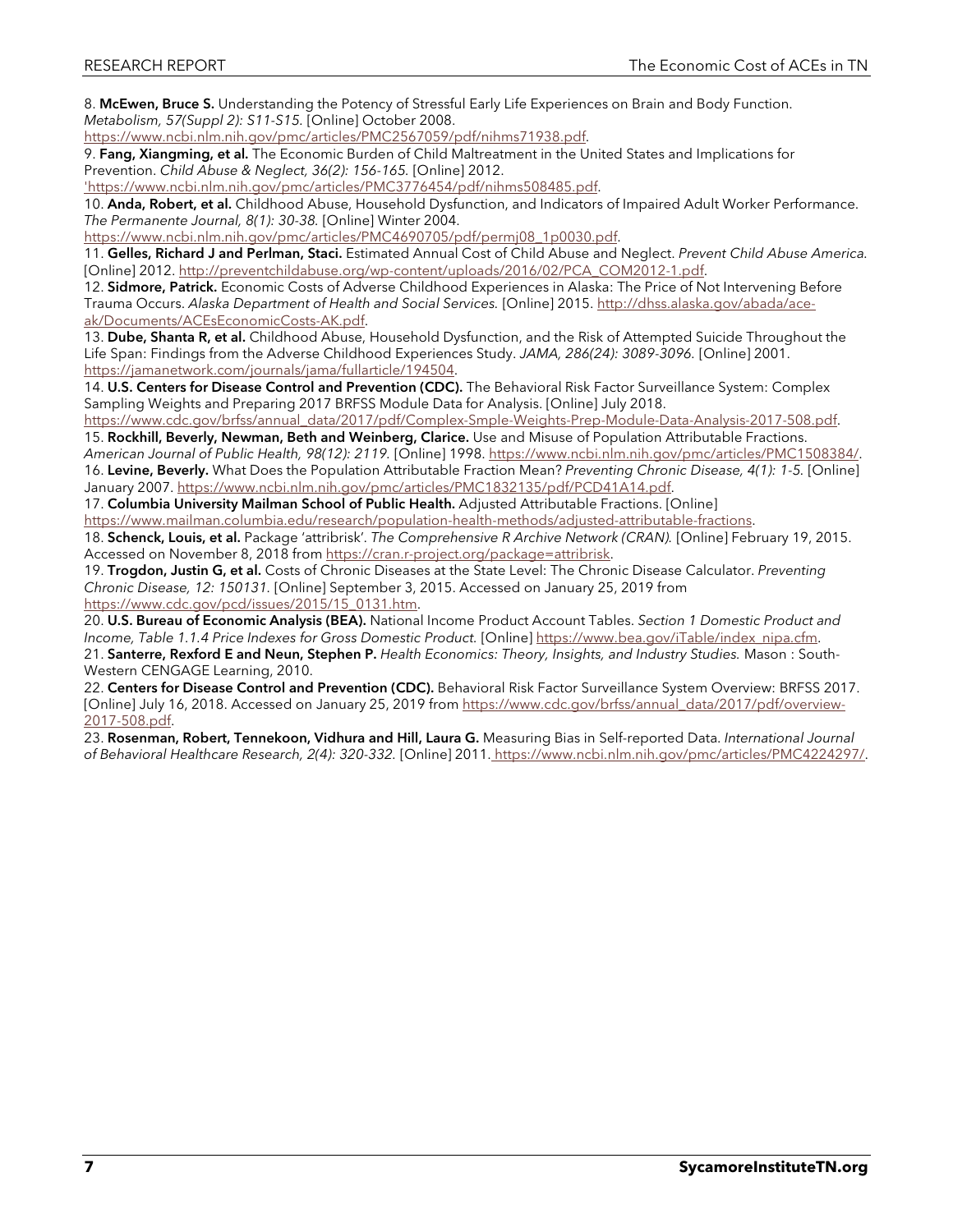# **METHODS APPENDIX**

# **This study estimates the single-year costs of increased health care expenditures and worker**

**absenteeism due to adverse childhood experiences in Tennessee**. This section outlines our methodology and assumptions for calculating these costs and the limitations of our approach.

### **Our Methodology**

Our method draws from other studies that analyze the contribution of ACEs to health outcomes and behaviors in other populations. (12) (13)

**Determining the prevalence of ACEs in Tennessee:** To produce more reliable estimates of ACEs, we pooled 4 years of Behavioral Risk Factor Surveillance System (BRFSS) data (2014-2017) to determine the prevalence of ACEs reported by Tennessee adults between 2014 and 2017. The BRFSS uses a complex sampling design that requires the use of sample weights. The CDC recommends reweighting data when multiple years of data are combined. (14) To create a final weight, we checked the sample size of each data set, compared the sample size in each data set, and calculated a final weight by multiplying by the proportion of the whole. See **Appendix Table 1** for frequencies and proportions used to reweight the data.

| Year  | <b>Number of</b><br><b>Responses</b> | <b>Proportion Applied to</b><br><b>Yearly Weight</b> |
|-------|--------------------------------------|------------------------------------------------------|
| 2014  | 5,142                                | 22%                                                  |
| 2015  | 5,979                                | 26%                                                  |
| 2016  | 6,167                                | 27%                                                  |
| 2017  | 5,843                                | 25%                                                  |
| Total | 23,131                               |                                                      |

#### **APPENDIX TABLE 1. POOLED BRFSS DATA REWEIGHTING**

The BRFSS includes 11 questions across 8 categories of ACEs. **Appendix Table 2** describes the questions and responses that were considered to be an ACE for the purpose of our analysis.

**Determining the proportion of each health outcome or behavior that is connected to ACEs:** Population attributable risk (PAR) (also called population attributable fraction and population attributable risk proportion) is a method used in epidemiology to determine the proportion of an outcome that is associated with a causal factor. (15) This can be helpful to policymakers and public health professionals when evaluating interventions and programs. (16) In this study, we estimated the proportion of health behaviors and chronic disease that can be attributed to being exposed to at least 1 adverse childhood experience.

We calculated an adjusted PAR to control for other factors that also influence health outcomes and behaviors including income, age, education, exercise habits, binge drinking, and related chronic diseases. (17) This more accurately isolates the impact of ACEs and mitigates double-counting across related outcomes and behaviors (e.g. smoking and asthma). **Appendix Table 3** details which factors were accounted for each health outcome or behavior. The PAR for each outcome/behavior was adjusted only for factors that are associated with the outcome. The adjusted PAR was calculated using the attribrisk package in R. (18)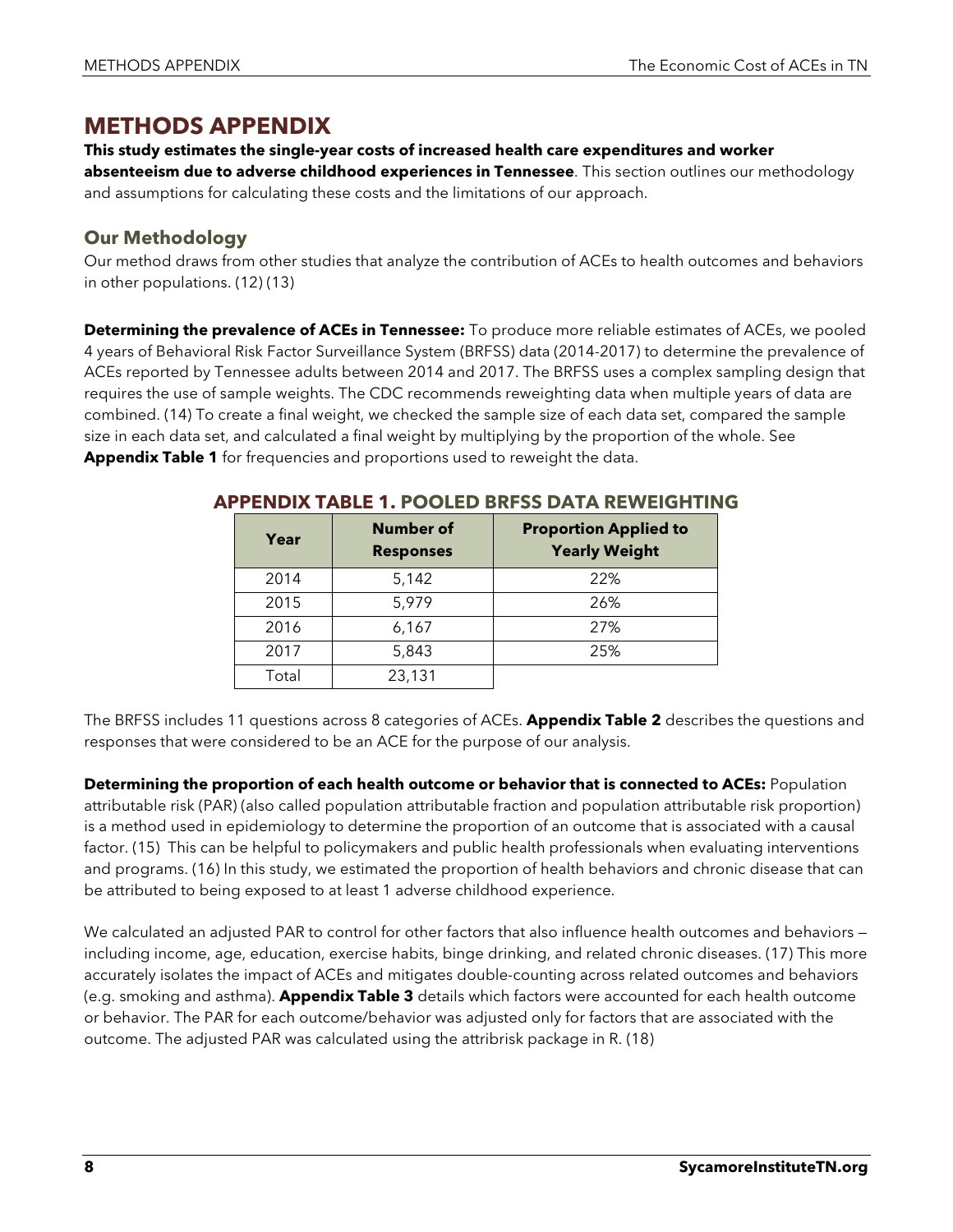| <b>ACE Category</b>                                                                                                                                                         | <b>ACE Question</b>                                                                                                                                                                                                                                                                                       | <b>Response That</b><br><b>Determined an ACE</b> |
|-----------------------------------------------------------------------------------------------------------------------------------------------------------------------------|-----------------------------------------------------------------------------------------------------------------------------------------------------------------------------------------------------------------------------------------------------------------------------------------------------------|--------------------------------------------------|
| Physical abuse                                                                                                                                                              | Before age 18, how often did a parent or adult in your<br>home ever hit, beat, kick, or physically hurt you in any<br>way? Do not include spanking.                                                                                                                                                       | "Once" or "More than<br>once"                    |
| Sexual abuse                                                                                                                                                                | How often did anyone at least 5 years older than you or<br>an adult, ever touch you sexually?<br>How often did anyone at least 5 years older than you or<br>an adult, force you to have sex?<br>How often did anyone at least 5 years older than you or<br>an adult, try to make you touch them sexually? | "Once" or "More than<br>once" to any question    |
| Emotional abuse                                                                                                                                                             | How often did a parent or adult in your home ever<br>swear at you, insult you, or put you down?                                                                                                                                                                                                           | "Once" or "More than<br>once"                    |
| Mental illness in a<br>household member                                                                                                                                     | Did you live with anyone who was depressed, mentally<br>ill, or suicidal?                                                                                                                                                                                                                                 | "Yes"                                            |
| Substance abuse by a<br>household member                                                                                                                                    | Did you live with anyone who was a problem drinker or<br>alcoholic?<br>Did you live with someone who used illegal street<br>drugs or who abused prescription medications?                                                                                                                                 |                                                  |
| Divorce                                                                                                                                                                     | Were your parents separated or divorced?                                                                                                                                                                                                                                                                  | "Yes"                                            |
| Domestic Violence                                                                                                                                                           | How often did your parents or adults in your home ever<br>slap, hit, kick, punch or beat each other up?                                                                                                                                                                                                   | "Once" or "More than<br>once"                    |
| Did you live with someone who served time or was<br>Incarceration of a<br>sentenced to serve time in a prison, jail, or other<br>household member<br>correctional facility? |                                                                                                                                                                                                                                                                                                           | "Yes"                                            |

#### **APPENDIX TABLE 3. POPULATION-ATTRIBUTABLE RISK (PAR) ADJUSTMENT FACTORS**

| <b>Health Outcome/Behavior</b>                  | <b>Adjustment Factors</b>                                            |  |
|-------------------------------------------------|----------------------------------------------------------------------|--|
| Asthma                                          | Body mass index (BMI), smoking                                       |  |
| COPD - chronic obstructive<br>pulmonary disease | Income, age, education, asthma, smoking                              |  |
| CVD - cardiovascular disease                    | Income, age, education, exercise, BMI, smoking, and race/ethnicity   |  |
| Depression                                      | Binge drinking, kidney disease, heart disease, arthritis             |  |
| <b>Diabetes</b>                                 | Education, income, age, race, and body mass index (BMI)              |  |
| Hypertension                                    | Age, exercise, education, BMI, smoking, race/ethnicity, and diabetes |  |
| Obesity                                         | Income, age, education, and exercise habits                          |  |
| Smoking                                         | Education, income, and age                                           |  |

**Estimating the ACEs-related costs:** To determine the economic costs of ACEs in Tennessee, we applied the adjusted PAR to estimated annual costs of chronic diseases and health behaviors in Tennessee (**Appendix Table 4**). The annual costs of diseases were obtained from the CDC'S Chronic Disease Calculator and peerreviewed literature. (4) (2) (3) (5) (6) For more information about how the CDC calculates state-level estimates of chronic disease, see [Trogdon et al.](https://www.cdc.gov/pcd/issues/2015/15_0131.htm) (19) All costs were adjusted to 2017 real dollars using the Bureau of Economic Analysis' gross domestic product price indices. (20)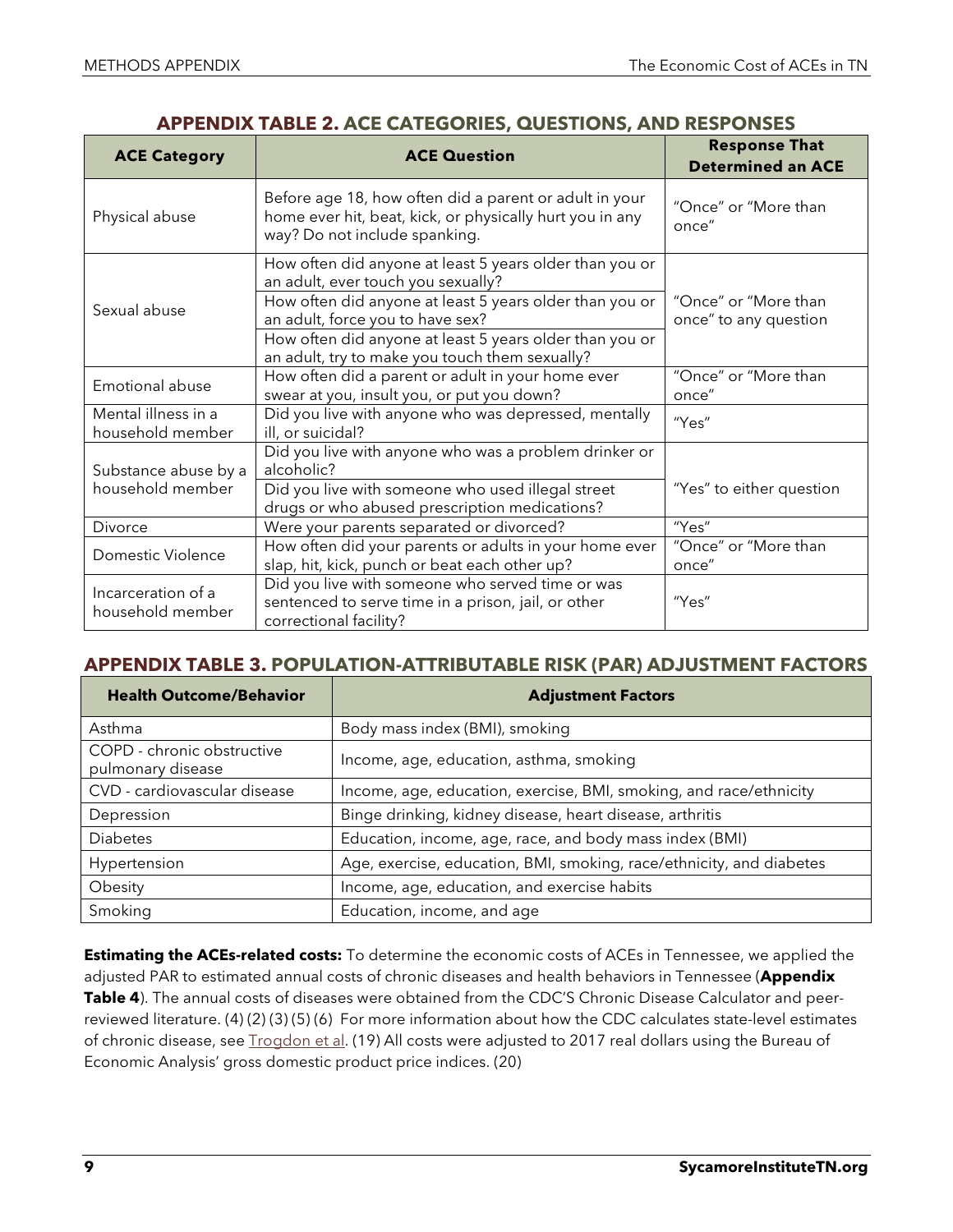Two types of annual costs were included in our analysis:

- 1. **Direct Medical Costs** are associated with inpatient and outpatient hospital care, doctor's office visits, prescription drugs, home health, and emergency room visits. (21) In our analysis, the costs only include those paid for by the "payer," which is generally the health insurance company. The estimates do not include out-of-pocket costs paid directly by patients (discussed further in the limitations section below).
- 2. **Absenteeism Costs** estimate the productivity losses associated with missed workdays which include both lost wages to employees and wages paid by employers with no work garnered.

#### **APPENDIX TABLE 4. ESTIMATED ANNUAL COSTS OF HEALTH OUTCOMES AND BEHAVIORS ASSOCIATED WITH ACES (2017)**

| <b>Health</b><br><b>Outcome/Behavior</b> | <b>Total Annual</b><br>Cost in<br><b>Tennessee</b><br>(in millions)* | <b>Population</b><br><b>Attributable</b><br><b>Risk (PAR)</b> | <b>Estimated</b><br><b>ACEs-Related</b><br><b>Annual Cost</b><br>(in millions) |
|------------------------------------------|----------------------------------------------------------------------|---------------------------------------------------------------|--------------------------------------------------------------------------------|
| Asthma                                   | \$801                                                                | 24%                                                           | \$196                                                                          |
| <b>COPD</b>                              | \$867                                                                | 21%                                                           | \$197                                                                          |
| <b>CVD</b>                               | \$5,830                                                              | 13%                                                           | \$730                                                                          |
| <b>Depression</b>                        | \$1,900                                                              | 49%                                                           | \$923                                                                          |
| <b>Diabetes</b>                          | \$3,752                                                              | 10%                                                           | \$371                                                                          |
| <b>Hypertension</b>                      | \$3,369                                                              | 5%                                                            | \$162                                                                          |
| <b>Obesity</b>                           | \$4,154                                                              | 13%                                                           | \$532                                                                          |
| <b>Smoking</b>                           | \$6,474                                                              | 32%                                                           | \$2,063                                                                        |
| Total                                    |                                                                      |                                                               | \$5,172                                                                        |

Note: Annual costs presented in this table have been adjusted to 2017 dollars from the original costs in the literature. Annual costs are from the following sources: Depression, asthma, hypertension, cardiovascular disease (CVD), and diabetes are from CDC's Chronic Disease Calculator and Tennessee Department of Health (4) (2). Obesity costs are from Trogdon et al. 2012 and only include direct medical costs (3). Smoking costs are from CDC SAMMEC (5). Chronic obstructive pulmonary disease (COPD) costs are from Ford et al. 2014 (6)

### **Assumptions of the Analysis (15)**

- ACEs and chronic disease and health behaviors are strongly associated.
- ACEs have an independent relationship with chronic disease and health behaviors even in the presence of other known factors that are associated with these chronic diseases and health behaviors.
- If ACEs were eliminated, there would be a decrease in the risk of chronic disease and poor health behaviors.

#### **Limitations of the Analysis**

- Cost estimates are conservative and do not include societal costs, indirect medical costs, costs for other medical conditions, or costs in other sectors (i.e. criminal justice, social services, etc.).
- Annual costs of chronic diseases and health behaviors were not adjusted for changes in prevalence of disease or behaviors or costs of medical treatment that may have occurred since the cost estimates were calculated. Although many of the cost estimates are dated, to our knowledge, these are the best available sources.
- PAR calculations may vary based on the prevalence of chronic disease and ACEs in the population sample. For example, results may be different if using BRFSS data from another state, a different time period, or another dataset. We pooled data from multiple years to account for this.
- PAR estimates were based on Tennessee's adult population and may not be generalizable to other states or other populations.